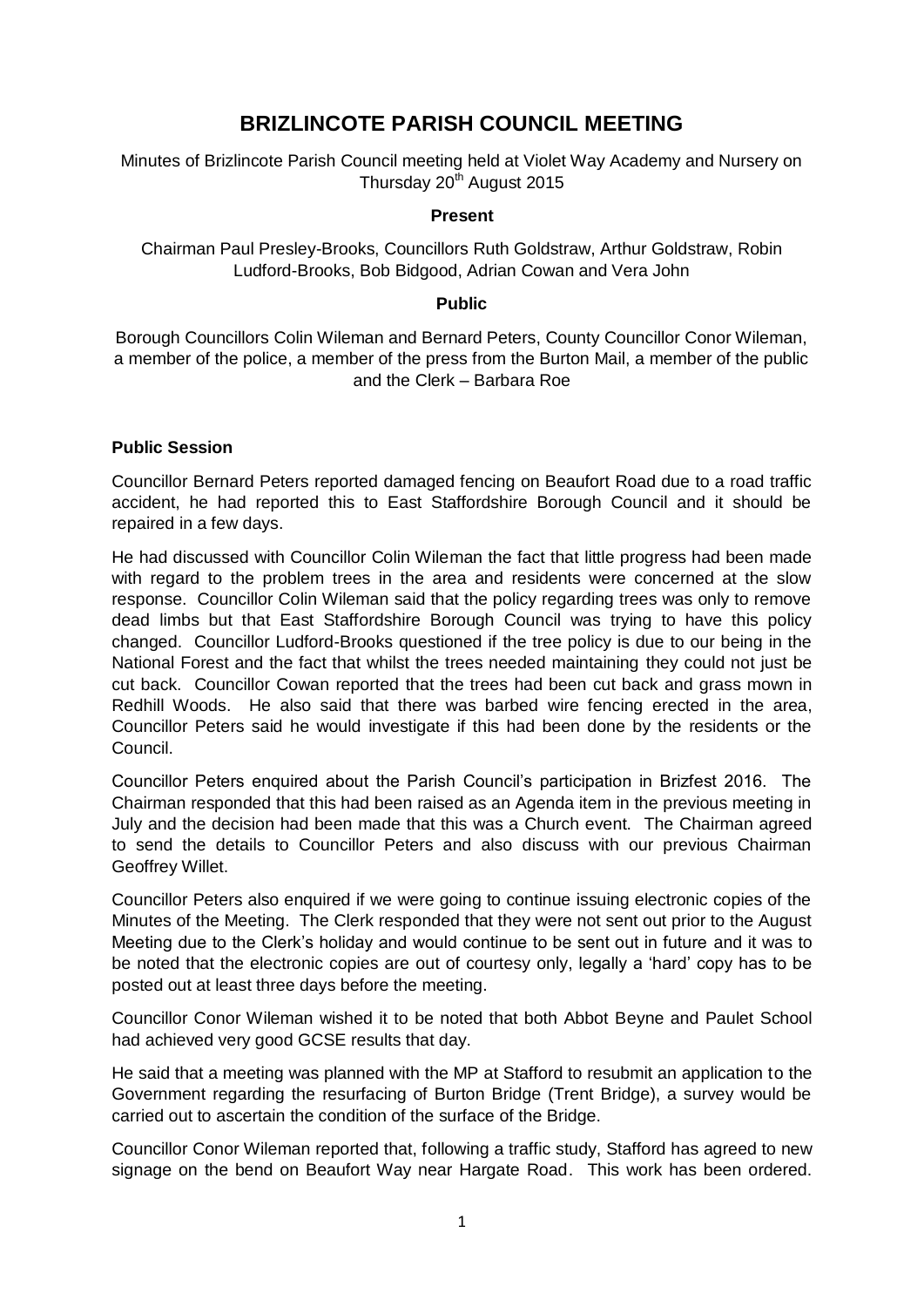Councillor Cowan asked for a date for when this was going to be completed but Councillor Conor Wileman said as yet there is no date given.

Councillor Cowan also asked where the Highways Department were with regard to the parking survey and study to help take pressure off the streets around Violet Way Academy. Councillor Conor Wileman informed the meeting that a detailed plan has been drawn up and he is now in the process of meeting the highways engineer to ensure the plans meet with his expectations.

Councillor Cowan enquired as to the progress of the youth survey carried out at Abbot Beyne School and asked why this hasn't been done at Paulet School. He asked when we could expect feedback from the results Councillor Wileman had received but had not yet been released. Councillor Wileman responded he could not confirm when this would be done.

The member of the public attending the meeting asked if there was to be any provision for cycling paths for cyclists. Councillor Peters said he would implement a survey but there was no immediate answer. Councillor Colin Wileman stated that some roads are not suitable. Councillor Cowan commented that some cyclists have been riding on the pavement.

# **43/15 Apologies**

Apologies were received from The Vice Chairman Brian Judd.

# **44/15 Declarations of Interest**

Chairman Paul Presley-Brooks declared an interest in the use of Brizlincote Lane for the access/egress route for the proposed Solar Farm.

# **45/15 Minutes of the previous Council Meeting (18 th June 2015)**

Due to an error in the Planning Section these Minutes were withdrawn and will be resubmitted at the next meeting for ratification.

# **46/15 Training Courses**

It was agreed by all that the Clerk should attend a two hour Clerk's Induction Training Course and Chairman should attend a Chairman's Course both to be run at Stafford for two hours at a cost of £40 each.

The possibility of sharing training courses with Stapenhill and Winshill Parish Council at one of our sites was discussed. A minimum of 12 people would be required to attend the course but the cost would be reduced from £40 per person to £10 per person plus the shared cost of the trainer's expenses and the hire of the venue. **Action – Clerk to Investigate.**

# **47/15 Next Newsletter**

Councillor Cowan produced a document for possible inclusion in the next Newsletter, the document covered a Wildlife Survey, a 'Grow Your Own' slot, Speed Watch, Book Exchange and an article on helping wildlife. It was agreed by all that this was an excellent document and Council Goldstraw said Councillor Cowan should be commended for his hard work on this document, this was seconded by all.

It was agreed that a thankyou message should be in the next Newsletter to both the volunteers and the Councillors who helped in delivering the Newsletters.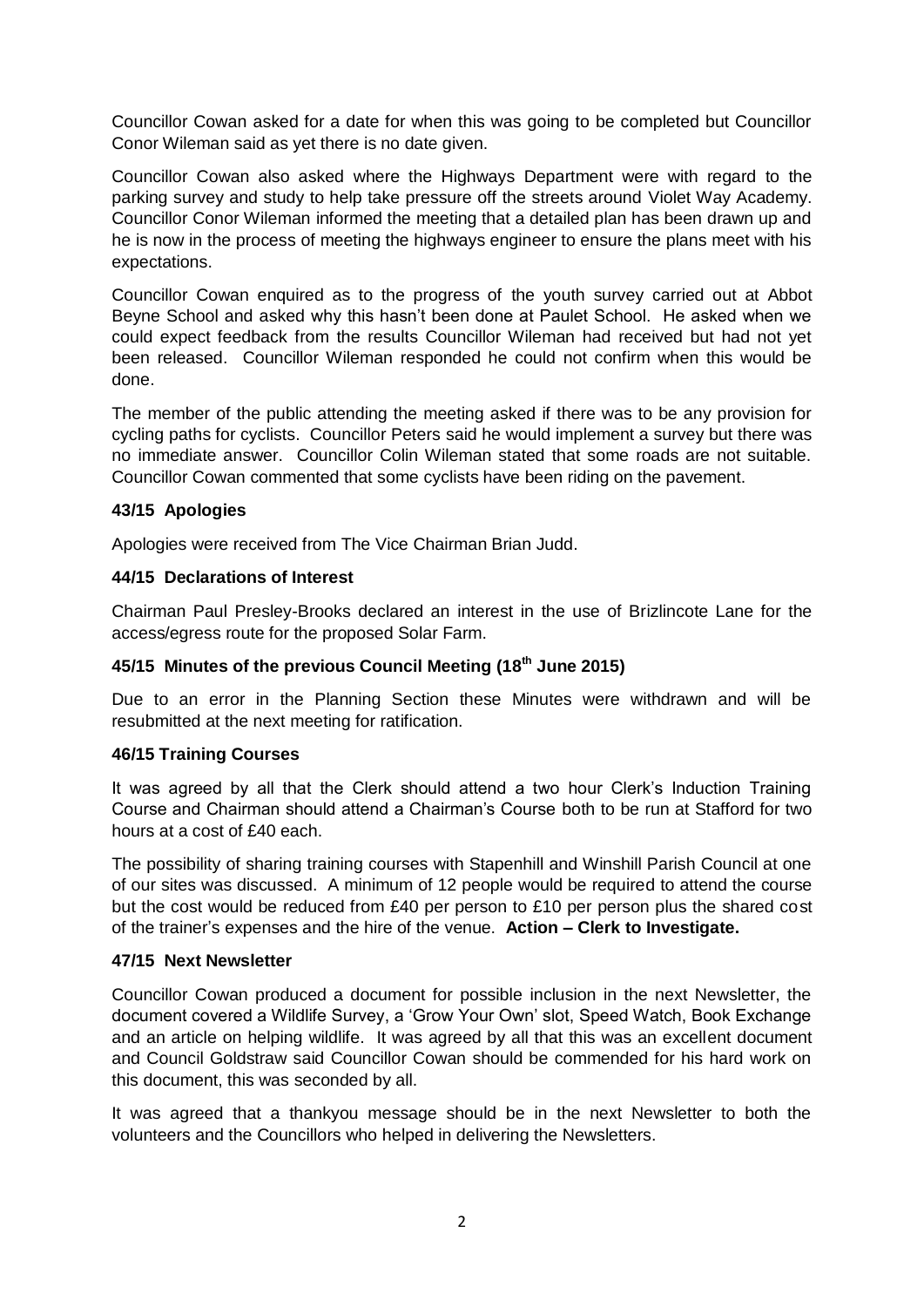A date for the 2016 Brizlincote in Bloom was also agreed for 25 June 2016 and this would be entered in the Newsletter.

Councillor Ludford-Brooks suggested that there should be an article in the Newsletter informing everyone in the Brizlincote Valley that we are Brizlincote Parish Council which includes a wide area of old Stapenhill taking in the area from Elms Road, Stapenhill Road, Spring Terrace Road, Woods Lane and all the roads within that boundary. This was agreed by all.

# **48/15 Planning**

P/2015/01056 – Crown reduction of one beech tree by 20% and crown reduction of one lime tree by 50% to form a pollard (TPO 148) – 97 Ashby Road, Burton Upon Trent, Staffordshire, DE15 0PP.

There was no objection to this but Councillor Goldstraw asked the Clerk to check the Register of Electors to ensure this was within the Brizlincote Parish. **Action – Clerk to Investigate.**

# **49/15 Proposed Brizlincote Hall Solar Farm**

Concerns were raised with the attending member of the Police regarding the use of Brizlincote Lane as access/egress for the Solar Farm. At this point Chairman Presley-Brooks stood down as he declared an interest. As the Vice Chairman was absent, Councillor Goldstraw stood in as Chairman for this agenda item.

It was reported that one of the residents of Brizlincote Lane ran a business from home and at times there could be up to eight cars parked in the Lane for her business, this could make access/egress very difficult for large vehicles. The police constable said that there was little they could do with regard to this if the cars were parked legally apart from advise residents they could not cause an obstruction. She also stated that Brizlincote Lane was on the cusp of both Staffordshire and Derbyshire Constabulary. She said that the police have no say in which roads should be used and the highways authorities are limited as to what they can do, it is in the hands of South Derbyshire District Council.

# **50/15 Brizlincote in Bloom**

Councillor Bidgood offered to accompany the judges on Saturday  $5<sup>th</sup>$  September. This was agreed by all.

The judging date for Brizlincote in Bloom was agreed as 25 June 2016 and this information would appear in the next Newsletter.

# **51/15 Annual Survey of trees, hedges, open spaces, paths, pavements and signs**

A list of the findings from the survey was shown at the meeting and Councillor Colin Wileman agreed that it could be sent to him to investigate. **Action – Clerk to email completed list to Councillor Wileman.**

# **52/15 New Councillors**

The Clerk informed the meeting that although Gill Slater had withdrawn as Parish Councillor, as she had been elected the Parish Council must go through the formal process of advertising for a new Councillor. Julie Murfin – Senior Elections Officer at East Staffordshire Borough Council - forwarded the Clerk a 'Notice of Vacancy' that was to be placed in our Notice Boards from Friday 21 August until 11 September. If no-one has been put forward by